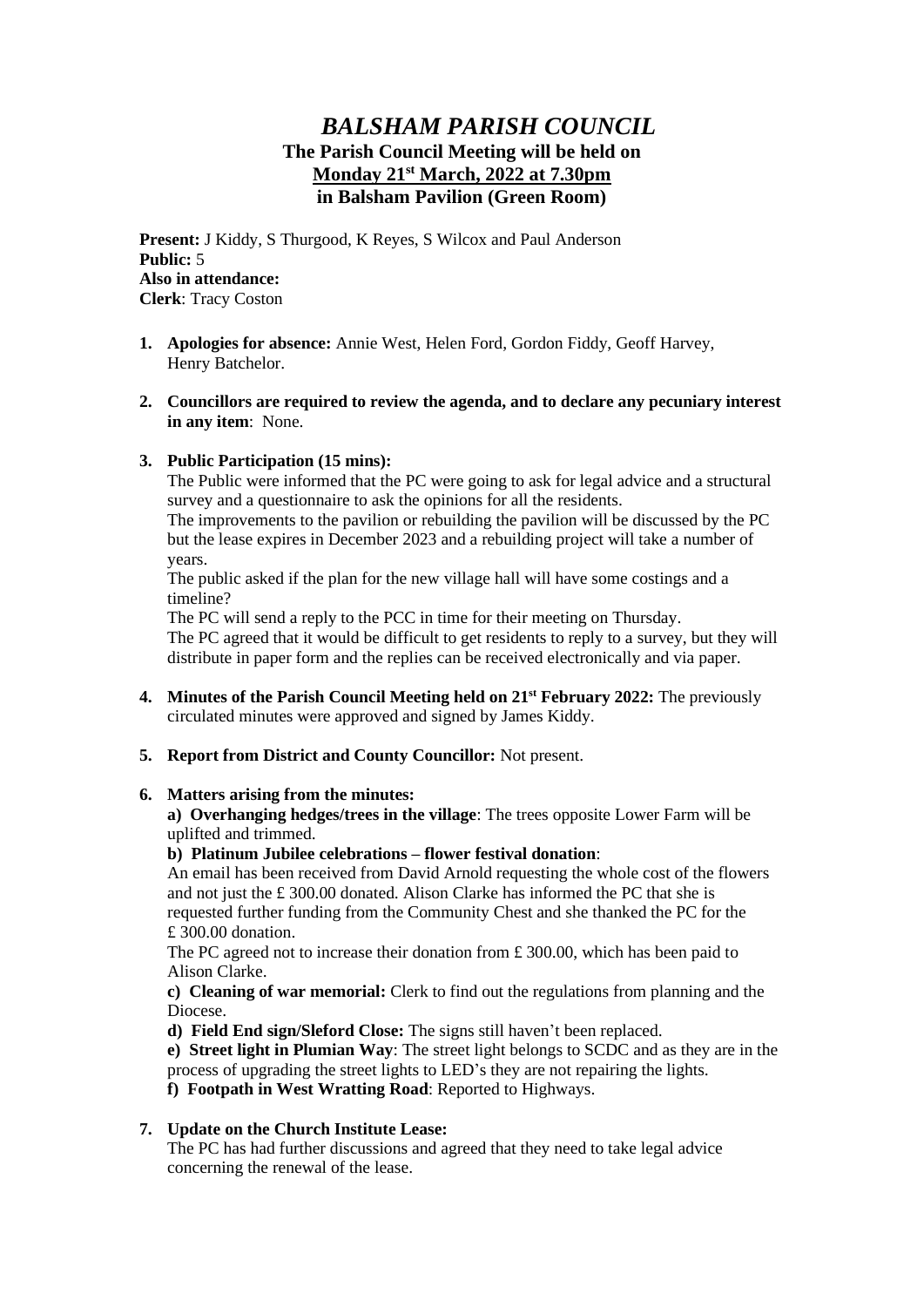The PC have agreed to produce a questionnaire for all residents to answer. The Clerk has spoken to Charles Tallack, Structural Engineer to carry out a condition report on the Church Institute which will cost £  $450.00 + \text{vat}$ .

The PC agreed to wait for the results of the questionnaire before a decision is made to continue with a structural survey.

The questionnaire to receive feedback from the village will be distributed in paper form with a QR code to complete by a webform.

Steve Wilcox will send the questionnaire out to the Parish Councillors to test that completing via QR code and the webform works correctly. The questions will not be the finalised questions, just a test to make sure the online forms work correctly.

Steve Wilcox offered to put the questionnaire together with some draft questions and the PC will agree the questions before the questionnaire is finalised and distributed to the residents.

All the results will be made public when they have been analysed.

**8. Grasscutting tenders and quotes to be agreed**: The Clerk presented all the information from the three grasscutting tenders and the PC agreed to award the tender to Herts and Herts and Cambs Ground Maintenance Ltd for 3 years.

### **9. Allocation of S106 funds**

To be deferred as the accounts and project information hasn't been received from the Scouts, but it has been promised by next meeting.

## **10. Planning:**

#### **a) For Discussion:**

Proposal: S73 to vary condition 2 (approved drawings) of 20/03037/FUL (Erection of one detached house with separate garage) Site address: 10 Cambridge Road Balsham Cambridge Reference: 22/00844/S73 Public Access Link: [https://applications.greatercambridgeplanning.org/online](https://applications.greatercambridgeplanning.org/online-applications/PLAN/22/00844/S73)[applications/PLAN/22/00844/S73](https://applications.greatercambridgeplanning.org/online-applications/PLAN/22/00844/S73) **PC Decision**: No objections

### **b) Decisions:**

Proposal: Proposed Single Storey Extension. Resubmission of 21/04474/HFUL Site address: 5 Woodhall Lane Balsham CB21 4DT Reference: 22/00164/HFUL **SCDC: Approved decision**

**c) Tree works without permission**: 44 - 46 High Street, Balsham. Trees felled without permission. Reported to SCDC.

## **11. Allotment update:**

**a) Allotment gate**: The Clerk has looked at the gate below the Scout Hut and there is not room to put in a pedestrian gate as well as the 5 bar gate. The PC agreed to not make changes to the gate.

# **12. Recreation Ground/Pavilion**

**a) Adult gym equipment**: The project is on hold until the wind farm application has been determined.

**b) Benches at the recreation ground:** The PC are purchasing one bench, the Indoor Bowls have kindly agreed to purchase two benches and the Balsham Ploughmen two benches.

**c) Purchase of tables/blinds/chairs for pavilion :** The Clerk went to Silverman's Office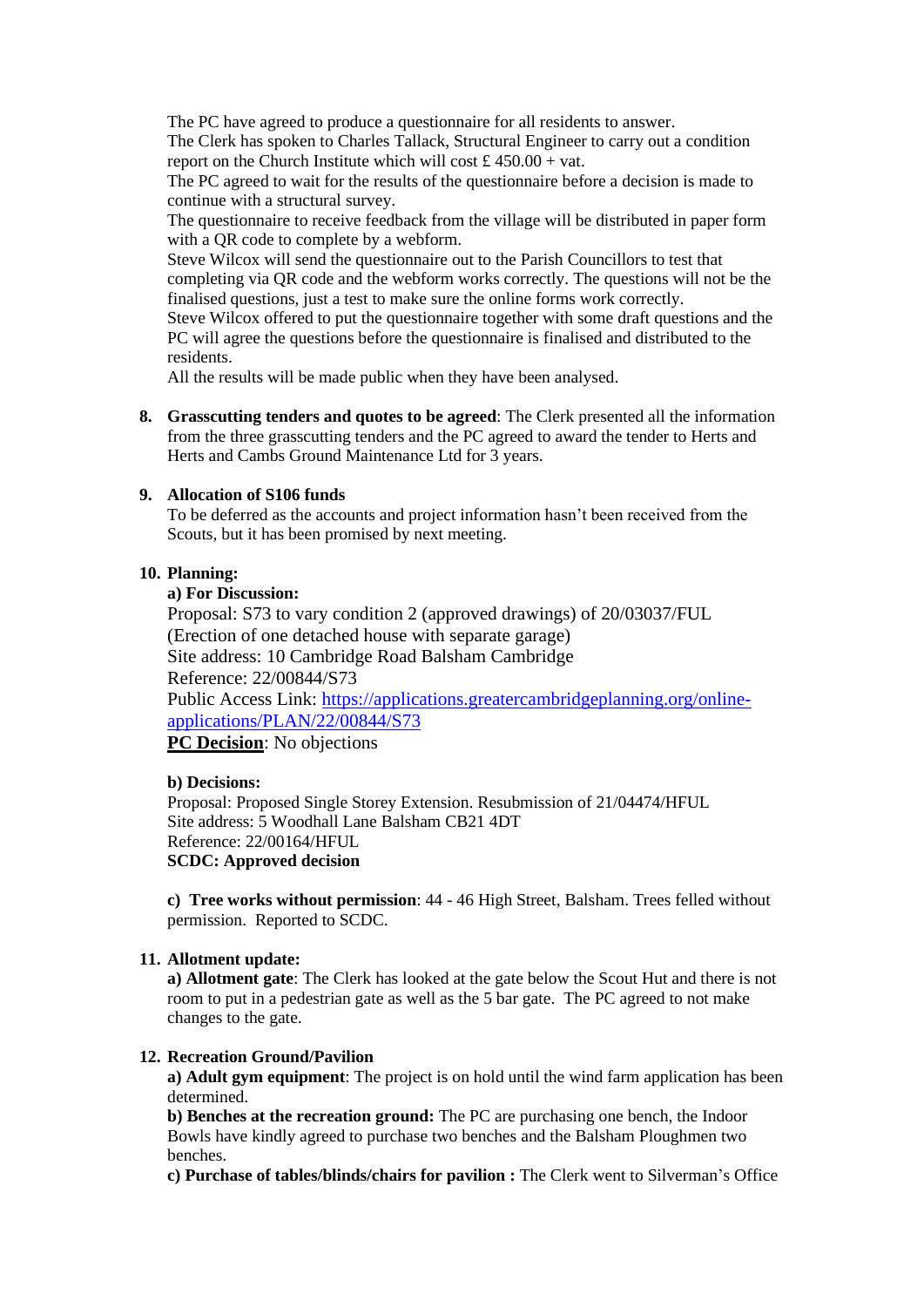furniture supplies to view the chairs and tables available and obtain quotes. The PC agreed to purchase 6 tables and 50 chairs for the pavilion.

**Blinds:** The PC agreed the quote from Interlace for the blinds.

**d) Acoustic boards in the pavilion**: Clerk to ask for advice about the acoustic boards. **e) Dates for youth club**: Clerk to make sure the lower club room is cleaned for the Church Youth Club.

## **13. Highway Matters**:

**a) Parking sign on Green for school parking**: A request has been made to Highways. **b) Movable speed sign computer**: Steve Wilcox met with Mike McCall and discussed the computer requirements and the PC agreed to purchase a new computer so that the data can be stored. Clerk to obtain some prices.

## **14. Correspondence:**

**a) Parish Council elections – 5<sup>th</sup> May 2022**: All members of the PC were given election papers and the Clerk offered to deliver to SCDC before the closing date.

**15. Finance:-** Receipts and payments up to 15/03/22 and any invoices/receipts received up until 21/03/22 will be considered at the meeting.

| a)                                                              |                        |
|-----------------------------------------------------------------|------------------------|
| <b>Receipts March 2022)</b>                                     |                        |
| Balsham Indoors Bowls (Benches)                                 | £ 1,100.00             |
| <b>Total Receipts</b>                                           | £ 1,100.00             |
| <b>Payments (March 2022)</b>                                    |                        |
| T Coston Salary<br>£ 1,018.55 Exp: 243.25                       | £ 1,158.79             |
| Pension £56.02                                                  |                        |
| M McCall (Gross £) 20 hours $& \text{\pounds} 7.50 \text{ exp}$ | £<br>199.50            |
| S Housden (Gross £) £ 154.00                                    | £<br>154.00            |
| HMRC (Tax/NI)                                                   | £<br>414.56            |
| <b>Cambridgeshire Pension</b>                                   | £<br>326.95            |
| <b>Opus Energy</b>                                              | £<br>371.56            |
| <b>Urban Signs</b>                                              | £<br>492.00            |
| Three Counties Fire (Institute)                                 | £<br>58.35             |
| Three Counties Fire (Pavilion)                                  | £<br>47.84             |
| <b>Balsham Feast (donation)</b>                                 | £<br>800.00            |
| <b>Balsham Flower Festival (donation)</b>                       | $\mathbf{f}$<br>300.00 |
| CCC (Double yellow lines)                                       | £ 1,598.38             |
| <b>Kleen Windows</b>                                            | £<br>30.00             |
| <b>JRB</b> Enterprise Ltd                                       | £<br>259.20            |
| <b>SCDC Waste Collection</b>                                    | £<br>668.20            |
| <b>Total Payments March 2022</b>                                | £ 6,879.33             |

### **Bank Balances as at 15/03/22**

| $Commu$ nity $A/C$ :<br>H.I. Account:                      | 9,528.98<br>£ 171,622.20 |
|------------------------------------------------------------|--------------------------|
| 3 month notice account (Lloyds) $\text{\pounds}$ 42,490.67 |                          |
| Total                                                      | £ 223,641.85             |

### **16. Area Report:**

**Footpath at end of Bartons Close to allotments**: The footpath is eroding and needs some work and possibly edging with timber. Clerk to ask Rob Ellam for ideas and a quote.